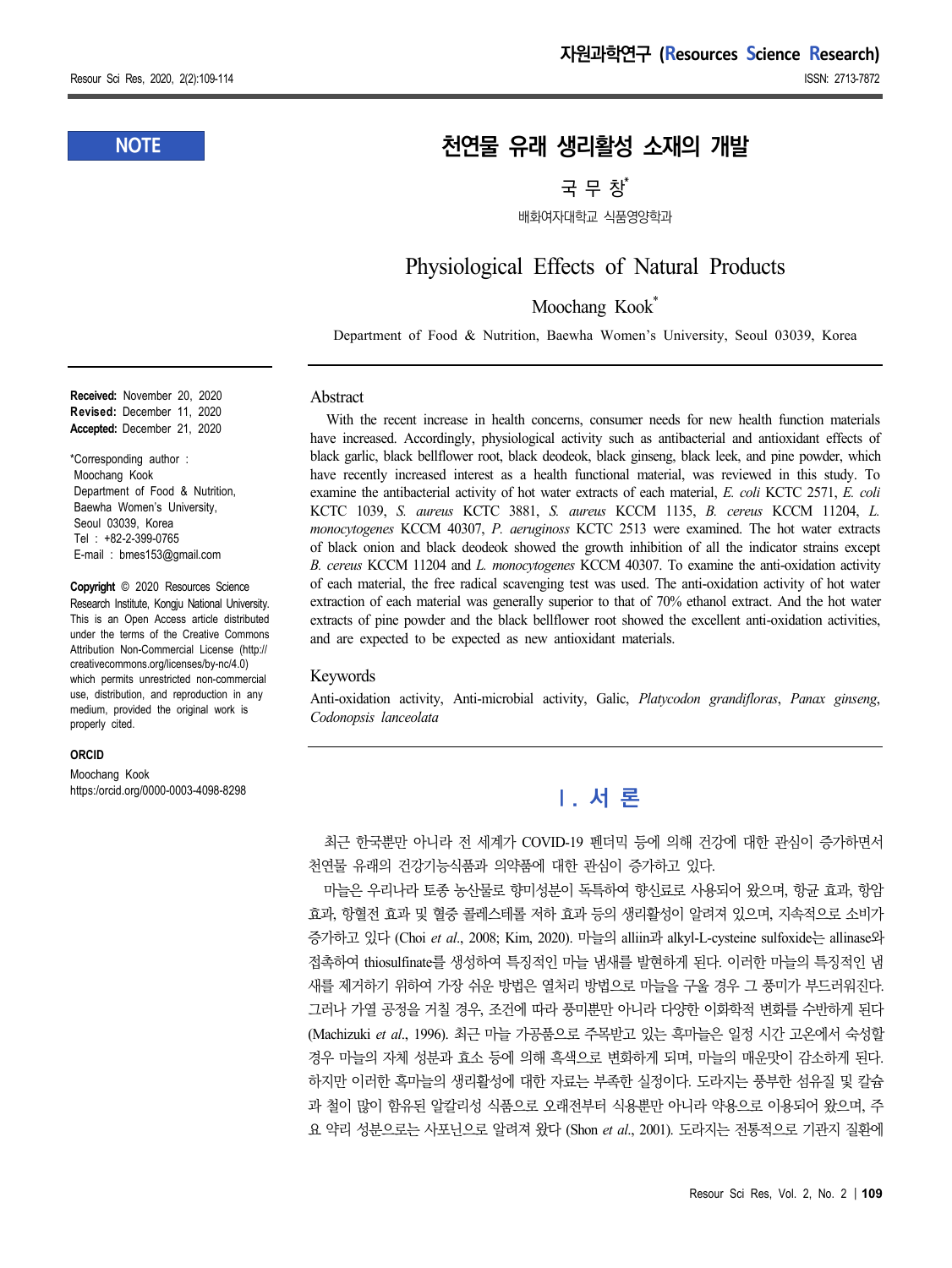사용되어 왔으며, 최근 연구 결과를 살펴보면, 기관지 관련 세균에 대하여 도라지 추출물의 항균력이 보고되었다 (Lee *et al*., 2000).

인삼 (*Panax ginseng* C. A. Meyer)은 두릅나무과에 속하는 다년생 초본으로 두릅나무과의 *Panax* 속 식물에는 고려인삼을 포함한 6종이 있다. 인삼은 중추계 신경억제 및 흥분작용, 단백질과 핵산의 생합성 촉진작용, 동맥경화 예방, 혈당 강하작용, 항피로 및 항스트레스 작용, 바이러스 증식억제 및 성기능을 개선한다고 보고된 바가 있다. 최근에는 구증구폭 (九蒸九曝)의 방법을 이용하여 백삼, 홍삼 보다 유효성분 함량이 높은 흑삼 (Black Ginseng) 제품이 개발되었다.

더덕 (*C. lanceolata*)은 초롱꽃과에 속하는 다년생 덩굴 식물로 뿌리는 양유라 하며, 백삼, 사삼, 행엽, 가덕, 지취 등 여러 가지 이름으로 불리고 있다 (Kim *et al.*, 2009). 더덕의 주요성분으로 사포닌 으로 뿌리에 존재하며, 쓴맛을 내고 약리 작용을 하는 것으로 알려져 있다. 더덕의 생리활성으로는 항산화 효과 및 멜라닌 생성 억제효과 등이 알려져 있다.

최근 건강에 대한 관심의 증가로 병원성균에 대한 관리가 중요해지고 있으나, 항생제 남용에 따른 항생제 내성균이 증가하여 병원 내 감염이 발생하는 등 사회적 문제가 되고 있다. 따라서 이러한 문제 를 해결하기 위해서는 항생제 이외 천연 항균성 물질의 연구가 중요하다. 뿐만 아니라, 노화, 암 및 각종 성인병을 유발하는 원인 중에 하나로 알려진 자유라디칼은 과산화수소와 같은 활성산소종의 산화적 대사산물로, 생체막의 지질을 과산화시켜 생체막을 변질시킴으로써 효소 불활성, 세포노화, 동맥경화, 당뇨병, 뇌졸중, 암 등의 질병을 유발한다고 알려져 있다. 따라서 생체내 자유라디칼의 생성 을 억제하는 것이 질병 예방을 위한 중요한 과제이다 (Hammond *et al*., 1985; Shin, 1997).

증숙은 한방에서 쪄서 익히는 것을 말하며, 홍삼 또는 흑삼을 만들 때 주로 사용하는 방법으로, 현재 그 영역이 확대 적용되어 흑마늘, 흑더덕, 흑양파 등이 개발 및 시판되고 있다. 이와 같이 기능성 성분의 추출 효율 및 생리활성 증대를 위하여 다양한 식품을 대상으로 증숙하여 기능성 식품을 제조 하려는 시도가 증가하고 있다. 그러나 현재 기능성 식품 소재로 각광받고 있는 흑마늘, 흑도라지, 흑더 덕, 흑삼, 흑파 및 송홧가루 등의 생리활성에 관한 연구는 미비한 실정이다. 따라서 본 연구는 최근 건강에 관한 관심이 증가함에 따라 흑마늘, 흑도라지, 흑더덕, 흑삼, 흑파 및 송홧가루 등의 항균 및 항산화 효능을 검토함으로써 새로운 건강기능 소재를 개발하고자 한다.

## **Ⅱ. 재료 및 방법**

#### **천연생리활성 소재**

본 연구에 사용된 흑마늘, 흑삼, 흑도라지, 흑더덕, 흑파 및 송홧가루는 경기도 일산에 위치한 ㈜도 경 F&S로부터 공급받아 사용하였다. 공급받은 소재는 80℃ 열수 및 70% (v/v) 에탄올을 이용하여 24시간 추출한 후 12,000 rpm에서 10분간 원심분리하였다. 원심분리 후 추출물은 상등액을 취하여 0.2 μm filter를 이용하여 여과하여 본 실험에 사용하였다.

#### **항균활성**

흑마늘, 흑삼, 흑도라지, 흑더덕, 흑파 및 송홧가루 추출물의 항균 활성을 검토하기 위해 감수성 시험용 paper disc (Ф 8 mm, thickness 0.7 mm)를 활용한 agar diffusion 방법에 의하여 활성을 검토하 였다. 지시균주는 *E. coli* KCTC 2571, *E. coli* KCTC 1039, *S. aureus* KCTC 3881, *S. aureus* KCCM 11335, *B. cereus* KCCM 11204, *L. monocytogenes* KCCM 40307, *P. aeruginosa* KCTC 2513을 사용하 여, 최종 농도를 5×10<sup>6</sup> CFU/mL 정도로 하여 trypticase soy agar (TSA, DIFCO, USA)에 각각 200 μL씩 도말한 후 3시간 동안 전배양한 후 준비된 시료를 각각 30 μL씩 paper disc에 흡수시키고 건조 하여 paper disc를 올려놓고 37℃에서 1일 동안 배양하였다. 항균활성은 paper disc 주위에 형성된 clear zone의 직경을 측정함으로써 생육 억제 정도를 조사하였다.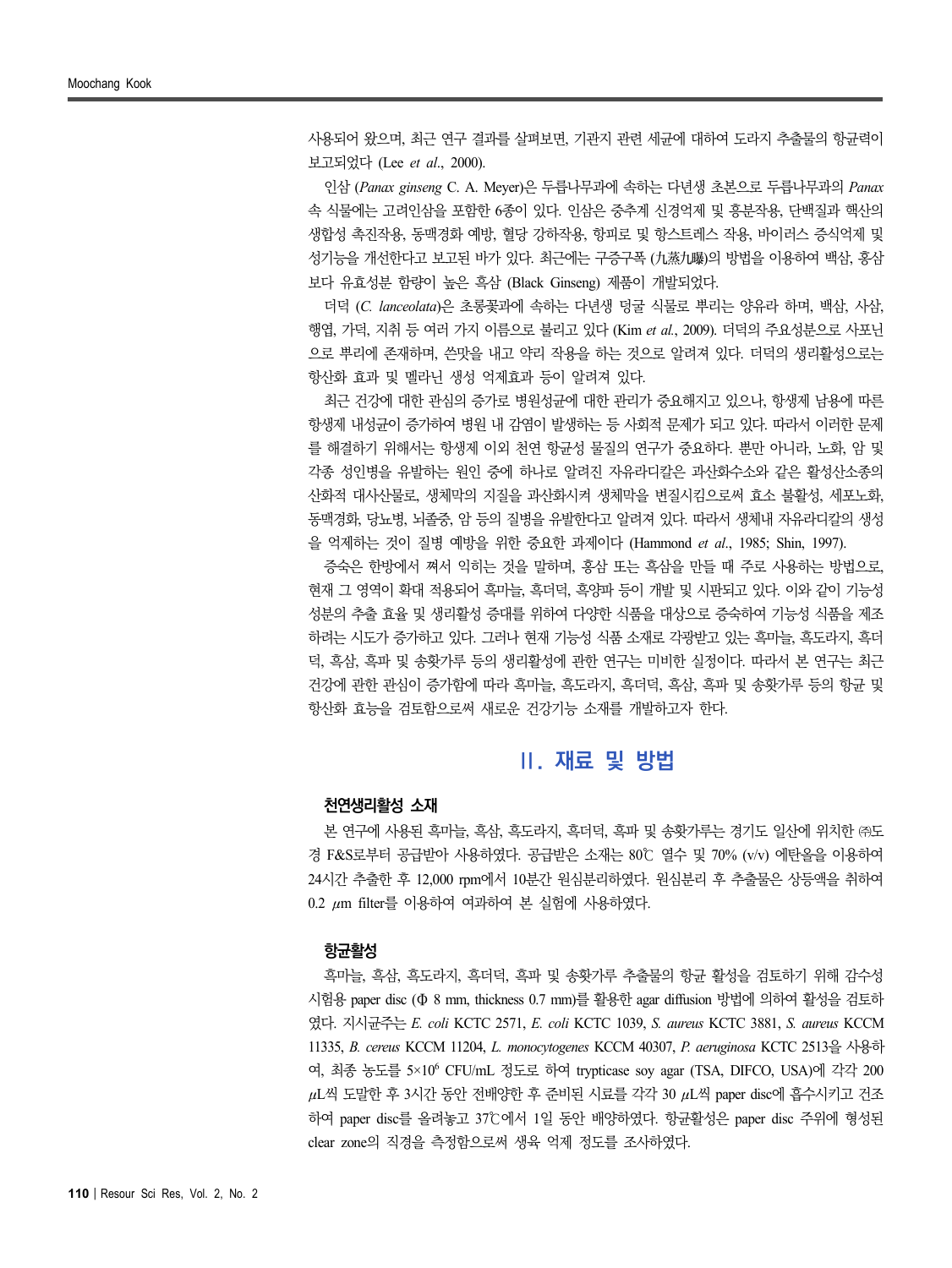#### **항산화 활성**

흑마늘, 흑삼, 흑도라지, 흑더덕, 흑파 및 송홧가루 추출물의 항산화 활성을 비교하기 위해 1,1-diphenyl-2-picryl hydrazyl (DPPH)을 사용하여 radical 소거능을 측정하였다. 시료액 20 μL와 200 μM DPPH 용액 180 μL를 혼합하여 15분간 암실에서 반응시킨 후 520 nm에서 흡광도를 측정하였으 며, 대조군으로 L-ascorbic acid를 사용하였다.

## **Ⅲ. 결과 및 고찰**

#### **항균활성**

흑마늘, 흑삼, 흑도라지, 흑더덕, 흑파 및 송홧가루의 열수 추출물의 항균 활성을 검토하기 위해 *E. coli* KCTC 2571, *E. coli* KCTC 1039, *S. aureus* KCTC 3881, *S. aureus* KCCM 11335, *B. cereus* KCCM 11204, *L. monocytogenes* KCCM 40307, *P. aeruginosa* KCTC 2513을 지시균주로 하여, agar diffusion 방법에 의하여 활성을 검토하였다. *E. coli* KCTC 2571에 대한 항균활성을 검토한 결과, 흑마늘, 흑도라지, 흑더덕, 흑파 열수 추출물은 *E. coli* KCTC 2571에 대하여 항균력이 보였으나, 송홧 가루, 흑삼 및 마의 경우에는 항균활성이 보이지 않았다 (Fig. 1, Table 1).

본 연구에서 사용한 지시균주 중 Gram 양성균인 *B. cereus* KCCM 11204, *L. monocytogenes* KCCM 40307는 모든 시료에서 생육이 억제되지 않아 이들 균에 대한 추가적인 연구는 필요한 것으로 판단된다. 뿐만 아니라, 본 연구에서 사용한 소재 중 송홧가루 열수 추출물은 모든 지시 균주에 대하여 활성이 보이지 않았다. 흑파, 흑더덕의 열수 추출물의 경우, *B. cereus* KCCM 11204, *L. monocytogenes* KCCM 40307을 제외한 모든 지시균주에 대해서 균의 생육을 억제하는 결과를 보였다.

#### **항산화 활성**

흑마늘, 흑삼, 흑도라지, 흑더덕, 흑파 및 송홧가루 열수 및 70% 에탄올 추출물의 항산화 활성을 비교하기 위해 DPPH을 사용하여 radical 소거능을 측정하였다. 각 시료의 열수 추출물의 경우, 활성 산소종을 70% 이상 소거하였다. 대조군으로 사용된 비타민 0.1% 및 1%의 경우, 활성 산소종을 87% 수준으로 제거하였으며, 송홧가루 열수 추출물의 경우 85.5%의 활성 산소종을 제거하였다. 흑삼, 송 홧가루, 흑도라지, 흑더덕, 마의 열수 추출물은 활성 산소<del>종을</del> 80% 이상 소거하였다 (Fig. 2). 송홧가



**Fig. 1. Anti-microbial activity against** *E. col.* **KCTC 2571.** 1, black garlic; 2, black bellflower root; 3, pine powder; 4, black ginseng; 5, chinese yam; 6, black deodeok; 7, black leek.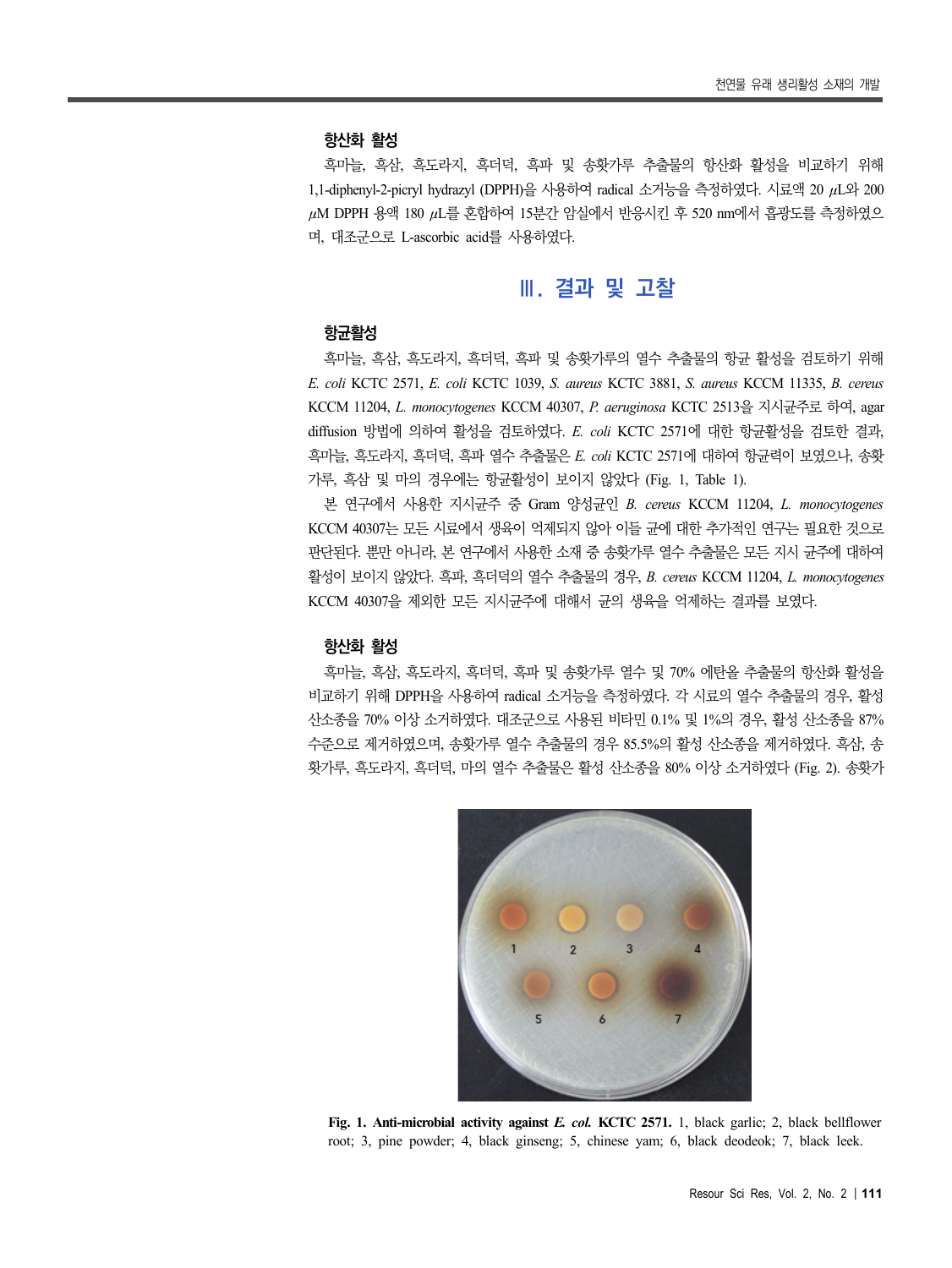|                       | Indicator Strian         |                          |                   |         |                                 |   |               |
|-----------------------|--------------------------|--------------------------|-------------------|---------|---------------------------------|---|---------------|
|                       |                          | 2                        | 3                 | 4       | 5                               | 6 | $\mathcal{I}$ |
| Black garlic          | $^{++}$                  | $\pmb{++}$               | $\pmb{++}\pmb{+}$ | $+$     |                                 |   | $+/-$         |
| Black bellflower root | $^{+++}$                 | $\pmb{++}$               | $+/-$             | $+/-$   | $\overline{\phantom{a}}$        |   | $+$           |
| Pine powder           |                          | $\overline{\phantom{0}}$ |                   |         |                                 |   | –             |
| Black ginseng         | $+/-$                    | $++$                     |                   |         |                                 |   |               |
| Chinese yam           | $\overline{\phantom{a}}$ | $+/-$                    | $^{++}$           | $+/-$   |                                 |   | $+/-$         |
| Black deodeok         | $^{++}$                  | $\pmb{++}$               | $^{+}$            | $+$     | $\overbrace{\qquad \qquad }^{}$ |   | $+$           |
| Black leek            | $^{++}$                  | $++$                     | $^{+++}$          | $^{++}$ |                                 |   | $+$           |

**Table 1.** Antibacterial activity of black garlic, black bellflower root, pine powder, black ginseng, Chinese yam, black deodeok, and black leek hot water extracts

1, *E. coli* KCTC 2571; 2, *E. coli* KCTC 1039; 3, *S. aureus* KCTC 3881; 4, *S. aureus* KCCM 11335; 5, *B. cereus* KCCM 11204; 6, *L. monocytogenes* KCCM 40307; 7, *P. aeruginosa* KCTC 2513.

 $-$ , 0 mm;  $+/-$ , 0-1 mm;  $+$ , 1-5 mm;  $++$ , 5-10 mm;  $++$ , >10 mm.

루, 흑도라지 및 마의 70% 에탄올 추출물의 경우, 활성 산소종을 70% 이상 소거하였으며, 흑삼의 경우, 38.9%, 흑마늘의 경우 69.1%, 흑파 및 흑더덕의 경우에는 각각 56.4%, 58.2% 수준으로 활성 산소종을 소거하였다 (Fig. 3). 활성 산소종의 소거능 비교를 통하여 볼 때, 각 시료의 열수 추출이 전반적으로 70% 에탄올 추출물보다 우수한 결과를 보였으며, 송홧가루와 흑도라지는 모든 시험군에 서 우수한 활성 산소종 소거능을 보여, 새로운 항산화 소재로서의 기대할 수 있을 것으로 판단된다. 하지만 각 시료의 열수 및 70% 에탄올 추출물의 활성 산소능을 비교하면, 상이한 결과를 보였다.



**Fig. 2. Free radical scavenging activity of hot water extracts.**



**Fig. 3. Free radical scavenging activity of 70% ethanol extracts.**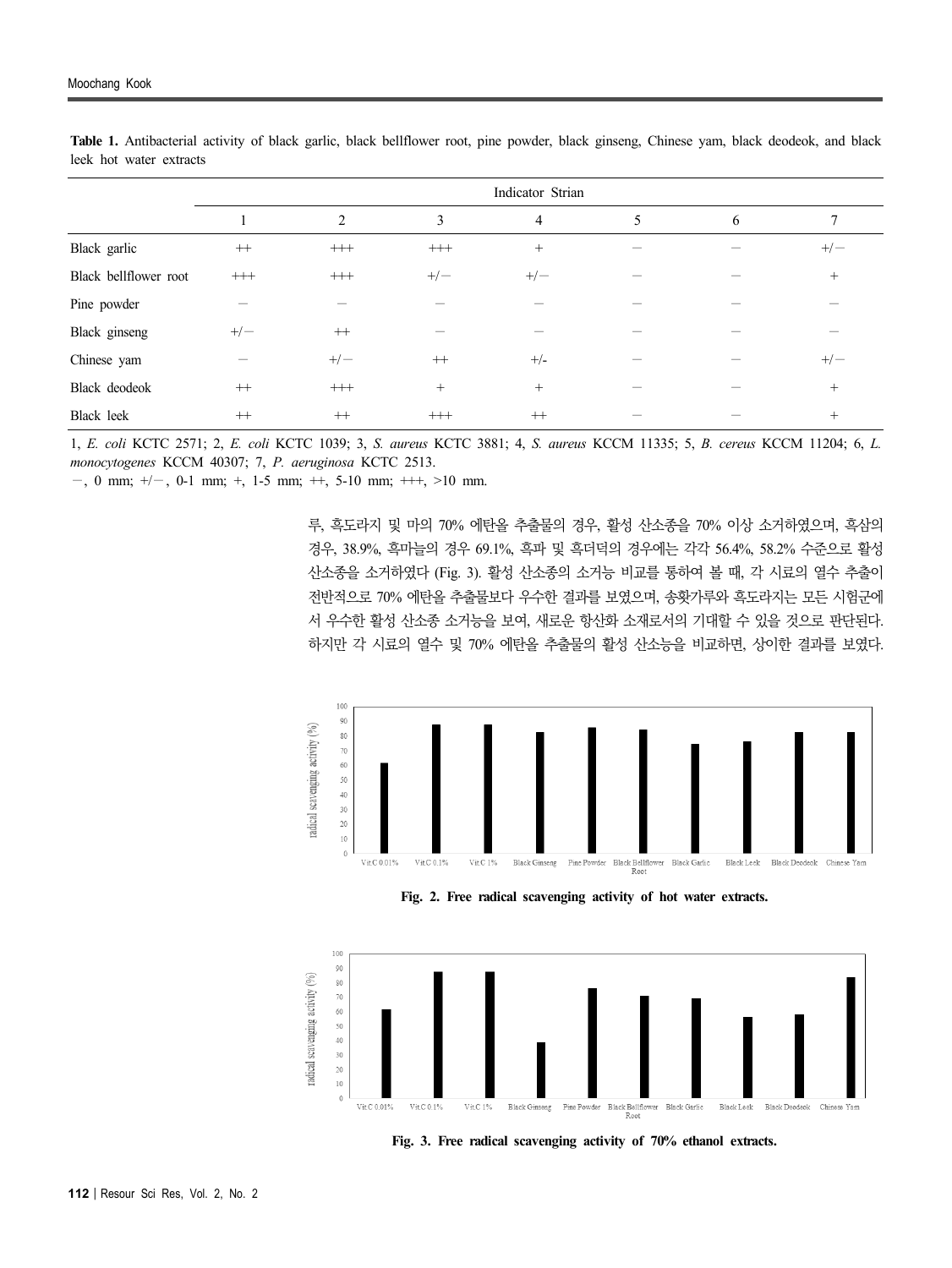이러한 원인으로는 추출 조건에 따른 유효 성분의 차이에서 비롯된 것으로 보이며, 이에 대한 추가적 인 연구는 필요할 것으로 보인다.

### **Ⅳ. 요 약**

최근 건강에 관한 관심이 증가함에 따라, 새로운 건강기능 소재에 대한 소비자의 니즈가 증가하였 다. 이에 따라 본 연구를 통하여 최근 건강기능소재로서 관심이 증가하고 있는 흑마늘, 흑도라지, 흑더 덕, 흑삼, 흑파 및 송홧가루 등의 항균 및 항산화 효능 등의 생리활성을 검토하였다. 각 소재의 열수 추출물의 항균 활성을 검토하기 위해 *E. coli* KCTC 2571, *E.coli* KCTC 1039, *S. aureus* KCTC 3881, *S. aureus* KCCM 11335, *B. cereus* KCCM 11204, *L. monocytogenes* KCCM 40307, *P. aeruginosa* KCTC 2513에 대하여 검토한 결과, 흑파, 흑더덕의 열수 추출물의 경우 *B. cereus* KCCM 11204, *L. monocytogenes* KCCM 40307을 제외한 모든 지시균주에 대해서 균의 생육을 억제하는 결과를 보였 다. 또한 각 소재의 열수 및 70% 에탄올 추출물의 항산화 활성을 비교하기 위해 활성 산소종의 소거 능을 검토한 결과, 각 시료의 열수 추출이 전반적으로 70% 에탄올 추출물보다 우수한 결과를 보였다. 특히 송홧가루와 흑도라지는 모든 시험군에서 우수한 활성 산소종 소거능을 보여, 새로운 항산화 소 재로서의 기대할 수 있을 것으로 판단된다.

# **Ⅴ. 사 사**

본 논문은 2019년도 과학기술정보통신부의 재원으로 한국연구재단 이공분야기초연구사업의 지원 으로 수행되었음 (과제번호 NRF-2019R1F1A1058399).

## **Ⅵ. 참고문헌**

- 1. Kim HK. 2020. The effects of anti-thrombotic activities and cardiovascular improvement of fermented garlic extracts. J Convergence Cult Technol 6:567-572.
- 2. Choi DJ, Le SJ, Kang MJ, Cho HS, Sung NJ, Shin JH. 2008. Physicochemical characteristics of black garlic (*Allium sativum* L.). J Korean Soc Fod Sci Nutr 37:465-471.
- 3. Machizuki E, Yamamoto T, Suzuki S, Nakazawa H. 1996. Electrophoretic identification of garlic and garlic products. J AOAC Intl 79:146-1470.
- 4. Shon MY, Seo JK, Kim HJ, Sung NJ. 2001. Chemical compositions and physiological activities of Doraji (*Platycodon grandiflorum*). Korean Soc Fod Sci Nutr 30:717-720.
- 5. Lee IS, Choi MC, Mon HY. 2000. Effect of *Platycodon grandiflorum* A. DC extract on the bronchus diseases bacteria. Korean J Biotechnol Bioeng 15:162-166.
- 6. Kim SS, Ha JH, Jeong MH, Ahn JH, Yoon WB, Park SJ, Seong DH, Lee HY. 2009. Comparison of biological activities of fermented *Codonopsis lanceolata* and fresh *Codonopsis lanceolata*. Korean J. Medicinal Crop Sci 17:280-285.
- 7. Kim SS, Jeong MH, Seo YC, Kim JS, Kim NS, Ahn JH, Hwang B, Park DS, Park SJ, Lee HY. 2010. Comparison of antioxidant activities by high pressure extraction of *Codonopsis lanceolata* from different production areas. Korean J. Medicinal Crop Sci 18:248-254.
- 8. Kim JM, Park CM, Hong SH, Kim NK, Hwamg CY. 2002. Inhibitory effect on melanin